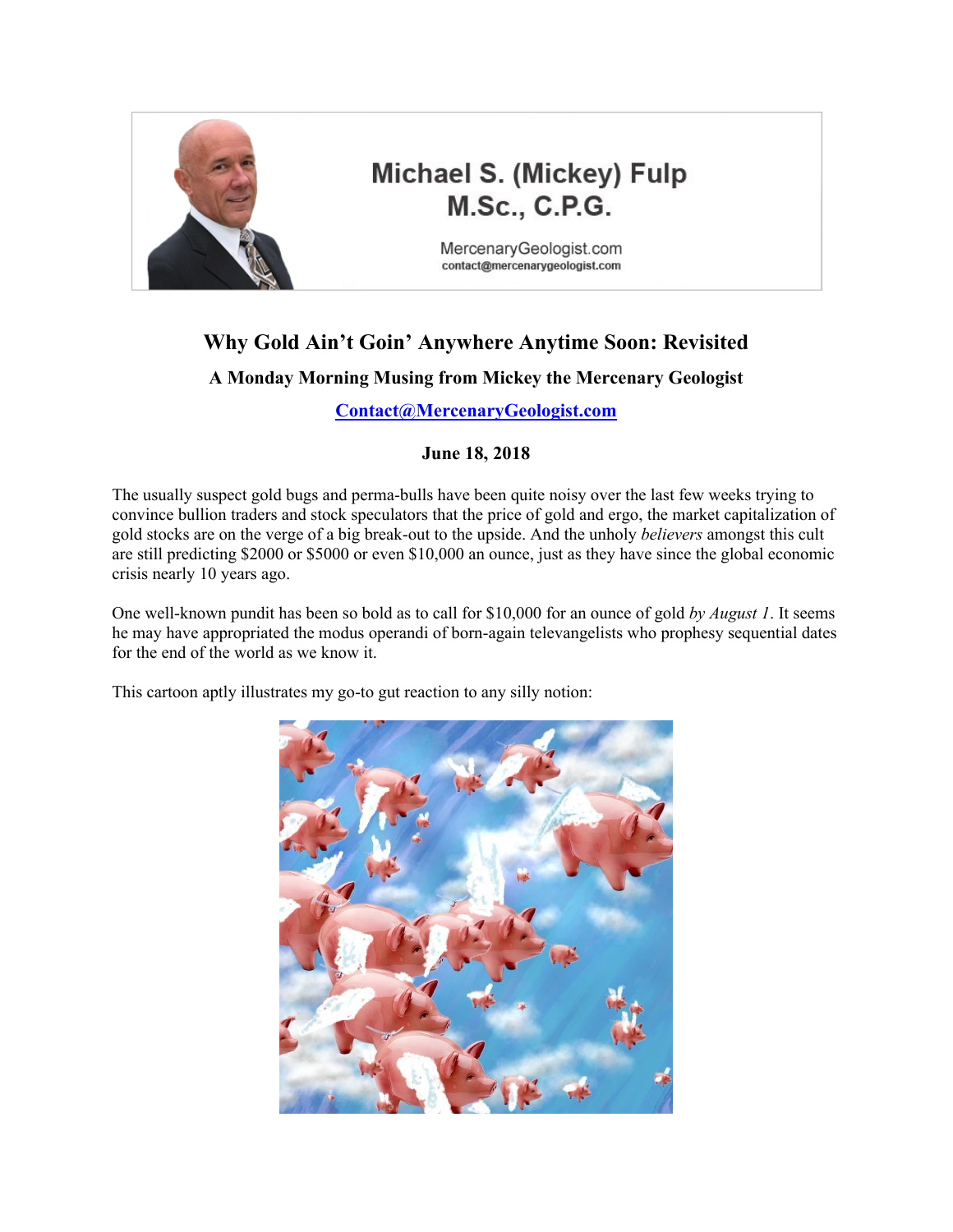I opine that any forecast for a near-term breakout of gold to the upside is founded purely on hope and a prayer and will show you why in this short missive.

Let's examine historical evidence pertinent to my analysis. Below is a normalized, 22-year composite record for the price of gold from June 1 to October 31 with 2018's performance shown in **black**. Note that each 21-day interval approximates one month of trading.

Our standard treatment of seasonal trends is an excellent predictor for the price of gold as its 22-year term encompasses multiple market cycles with bull, bear, and neutral years:



The period from the middle of June to Labor Day, roughly trading days 11 to 65, is universally recognized as "the summer doldrums" for the major stock markets and gold. Most professionals in the financial and industrialized world take vacation time for a significant portion of this interval and market activity drops concomitantly.

Historically, the price of gold has been flat to negative from early June thru mid-July then upticks a bit thru Labor Day. Early September to mid-October is a strong period for gold as market activity picks up and the Indian buying season kicks in. That said, gold's average gain from mid-June to mid-October is only 4%.

Now let's turn our attention to gold's recent relationship with the US dollar.

Here is a scatter diagram showing the value of the dollar index (DXY) and the price of gold (Au) over the past 200 trading days and in tabular form, the 50-day, 100-day, and 200-day correlation coefficients: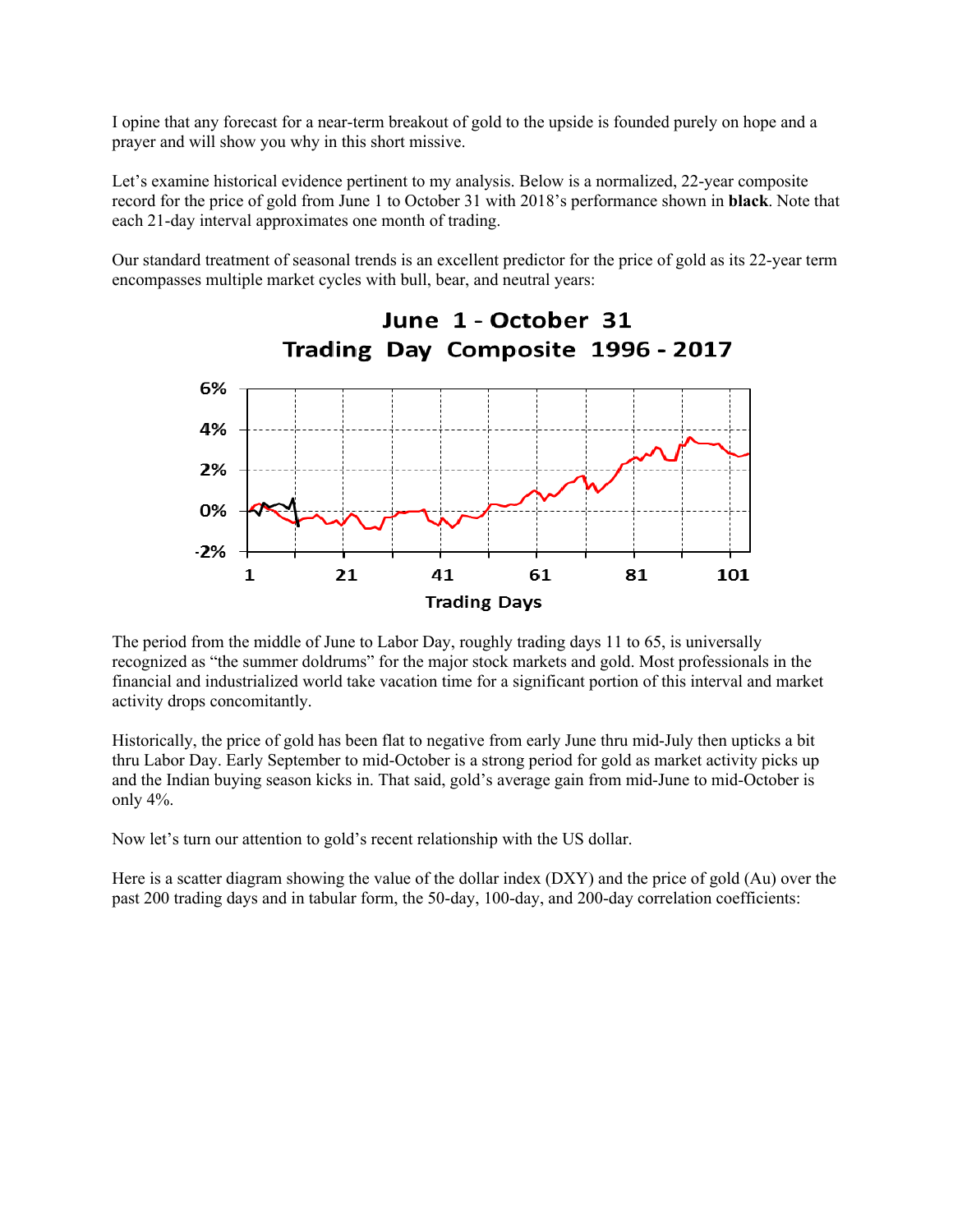

The strong inverse correlation coefficients show that over the past 10 months, when the dollar goes up, gold goes down, and vice versa.

DXY has been on quite a roll since mid-April, rising from 89.4 to 94.8 for a gain of 6.0%. During this time, gold dropped from \$1346 to \$1279 for a loss of 5.0%. These numbers further illustrate the ongoing negative dollar-gold relationship.

So what factors could make the price of gold break out to the upside over the next few months? I submit three ideas for your consideration:

- A geopolitical event that causes a surge in safe haven gold buying.
- A severe downturn in the US dollar or a significant change in the current dollar-gold relationship.
- Massive movement of hedge funds onto the long side of the paper gold market.

That said, I think the current paradigm for gold is likely to continue with the seasonal low still to come within the next two months and a rising price likely to commence prior to Labor Day and continue thru mid-October.

I buy gold on dips; perhaps the current price is a good place to start accumulating?

Meanwhile, I invite you to revisit my forecasts in the mid-fall and see how I did versus the buggy-brained gold bugs.